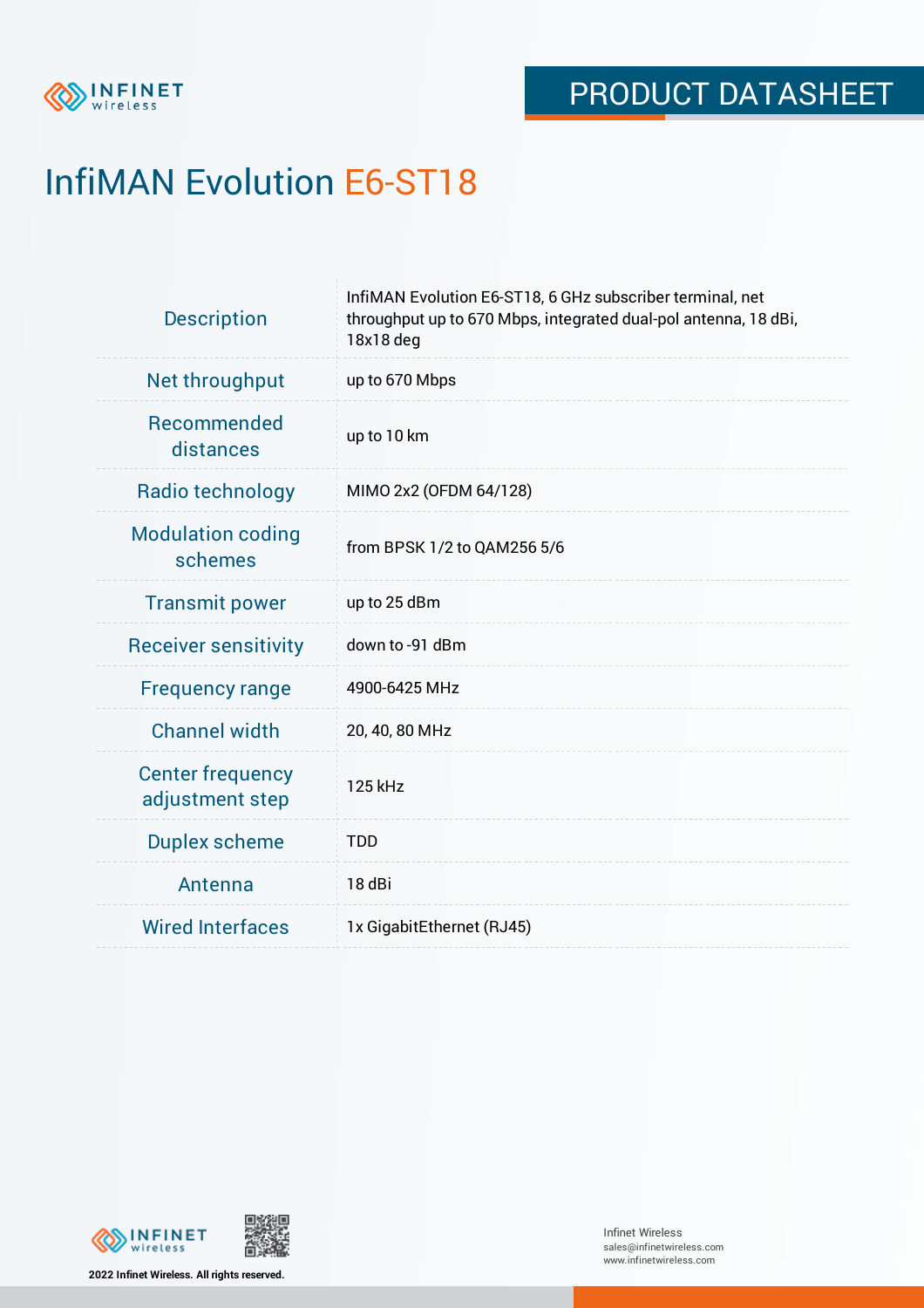

# InfiMAN Evolution E6-ST18

| Consumption                | up to 15 W                                                                                                                                                                                                                                                                                                                                                                                                                                        |                      |      |                 |  |  |
|----------------------------|---------------------------------------------------------------------------------------------------------------------------------------------------------------------------------------------------------------------------------------------------------------------------------------------------------------------------------------------------------------------------------------------------------------------------------------------------|----------------------|------|-----------------|--|--|
| <b>Power options</b>       | 90-240 VAC $\sim$ @ 50/60 Hz, ±4356 VDC                                                                                                                                                                                                                                                                                                                                                                                                           |                      |      |                 |  |  |
| <b>Outdoor Unit (ODU)</b>  | 188 x 188 x 45 mm, 1.3 kg                                                                                                                                                                                                                                                                                                                                                                                                                         |                      |      |                 |  |  |
|                            |                                                                                                                                                                                                                                                                                                                                                                                                                                                   |                      |      |                 |  |  |
| <b>Part Number Options</b> | Prefix                                                                                                                                                                                                                                                                                                                                                                                                                                            | Freq.<br><b>Band</b> | Ant. | Capacity        |  |  |
|                            | $\cal E$                                                                                                                                                                                                                                                                                                                                                                                                                                          | 6                    | 18   | 20<br>50<br>670 |  |  |
| <b>Part Number Example</b> | E6-ST18/06400 50                                                                                                                                                                                                                                                                                                                                                                                                                                  |                      |      |                 |  |  |
| <b>Packing List</b>        | - Outdoor unit E6-ST18 - 1 pcs.<br>- Power Supply IDU-CPE-G(24W) - 1 pcs.<br>- Power Cord - 1 pcs.<br>- Cable Gland - 1 pcs.<br>- Standard RJ-45 connector - 1 pcs.<br>- Shielded RJ-45 connector - 1 pcs.<br>- RJ-45 Plug Cap - 1 pcs.<br>$-$ Nut M6 DIN 934 A4 - 2 pcs.<br>$-$ Washer 6 DIN 125 A4 - 2 pcs.<br>$-$ Washer 6 DIN 127 A4 - 2 pcs.<br>- Threaded rod M6x90 DIN976 A4 - 2 pcs.<br>- Bracer - 1 pcs.<br>- Quick Start Guide - 1 pcs. |                      |      |                 |  |  |



**2022 Infinet Wireless. All rights reserved.**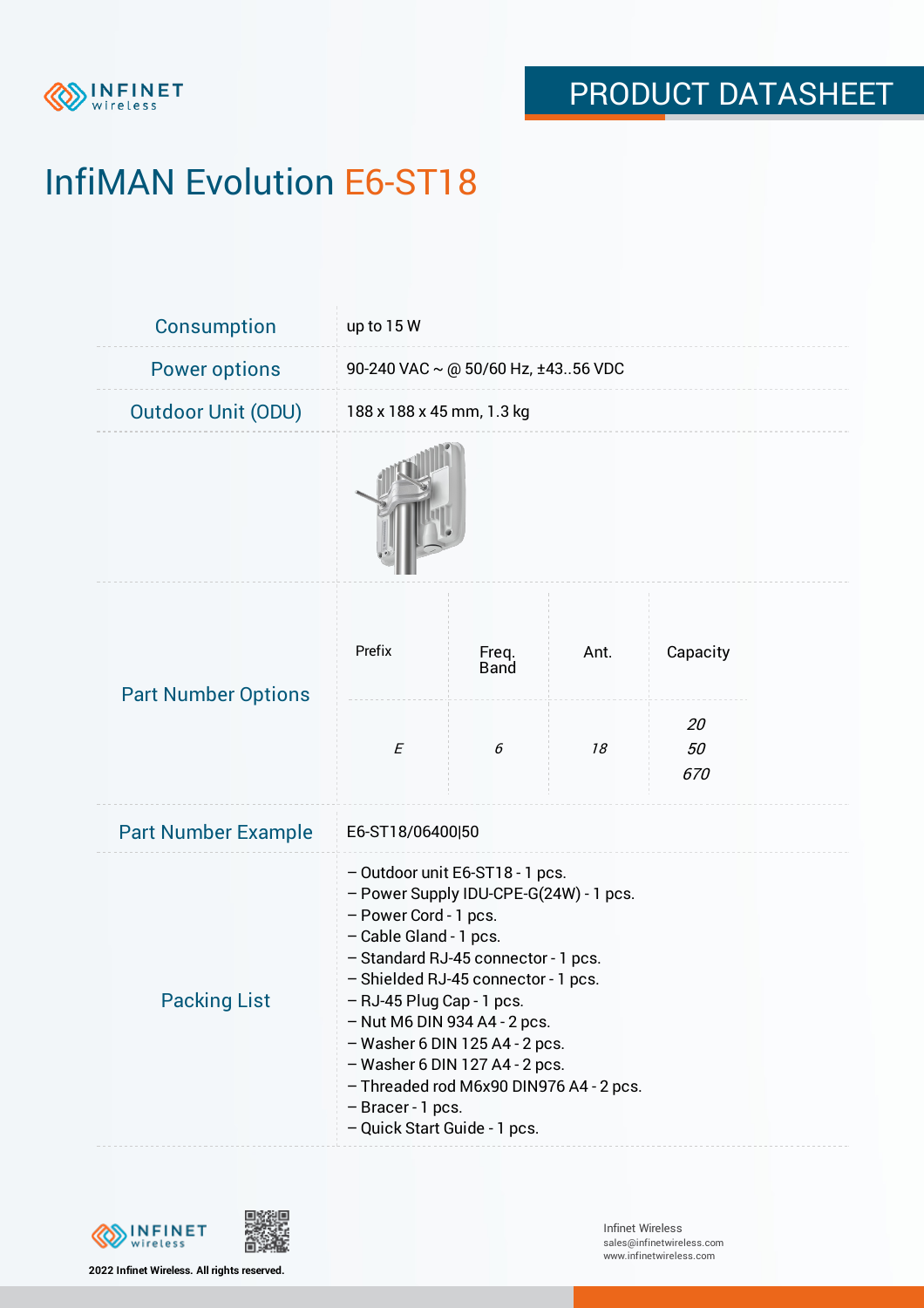

### PRODUCT DATASHEET

## InfiMAN Evolution E6-ST18

### Features

#### **RADIO**

- **Voice/RTP Aware Superpacketing**
- **DFS**
- **Automatic Bitrate Control** Þ
- Þ **Automatic Transmit Power Control**
- Þ **Automatic Distance Learning**
- Þ **Channel Time Adjustment**
- Þ **Spectrum Analyzer mode**
- Þ **Channel testing tools**

### **NETWORKING**

- **Ethernet-over-IP and IP-over-IP tunneling**
- Þ **ARP protocol support**
- **MAC/IP filtering** Þ
- **Full-fledged 2nd layer switch**
- Þ **RIPv2 / OSPFv2 /static routing**
- ٠ **L2/L3 Firewall**
- × **NAT (multipool, H.323-aware)**
- **DHCP client/server/relay**

#### **MANAGEMENT FEATURES**

- **Various Management Protocols: HTTP, HTTPS, SSH, Telnet, SNMP v1/2c/3 (MIB-II and proprietary MIBs)**
- **Graphical User Interface**
- **LED Indication: power status, wireless and wired link status, signal level**
- **Antenna alignment tool**
- ٠ **Automatic software update**
- **Online monitoring with proprietary EMS InfiMONITOR.**

### **QUALITY-OF-SERVICE**

- **17 priority queues**
- **IEEE 802.1p support**
- **IP TOS / DiffServ support**
- ٠ **Full voice support**
- **Traffic limiting (absolute, relative, mixed)** ٠
- **Traffic redirection**



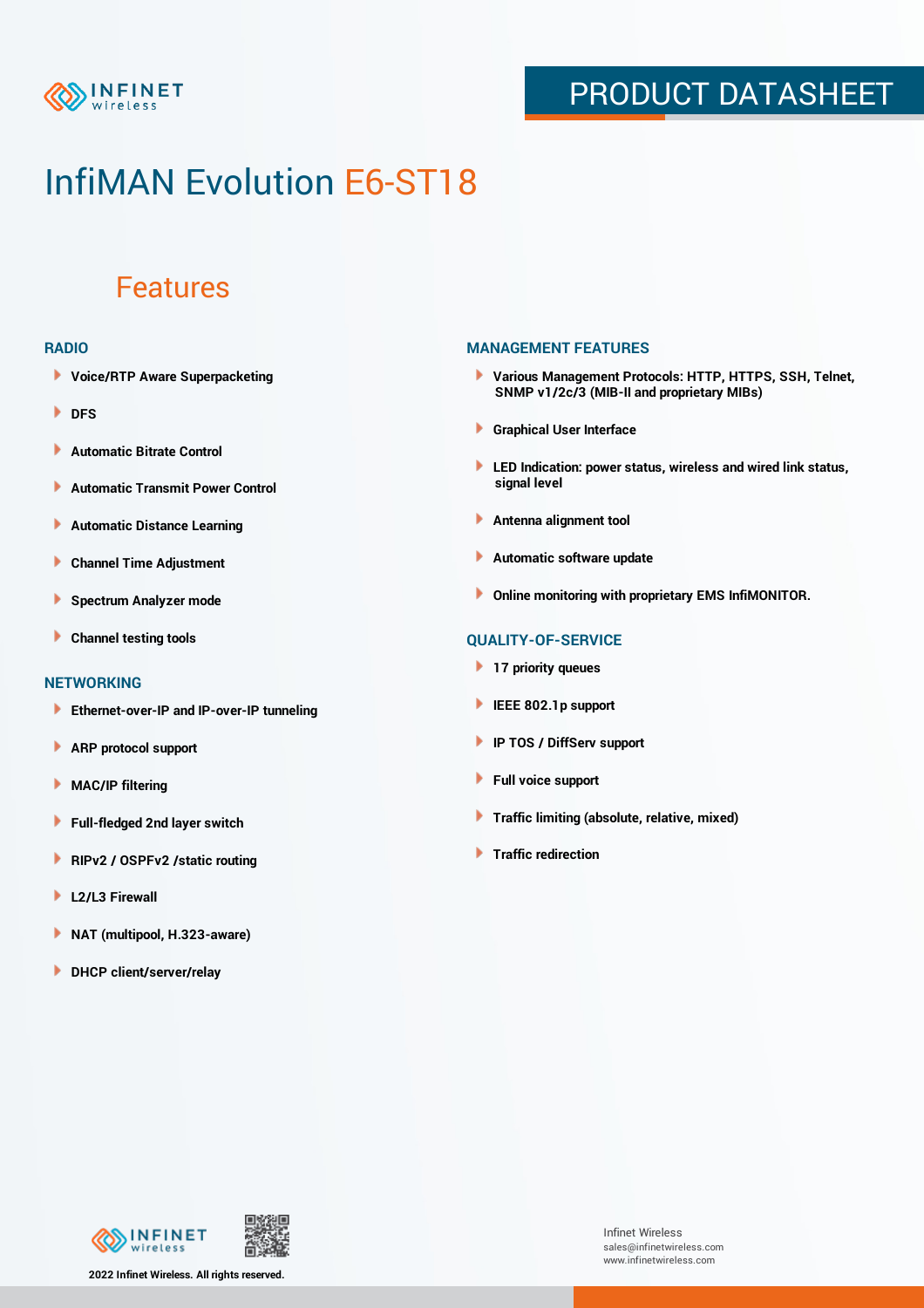

### PRODUCT DATASHEET

## InfiMAN Evolution E6-ST18

### Features

### **ENVIRONMENTAL**

- **Outdoor Units:**
	- operating temperature range -40..+60 °C, 100% humidity, condensing
	- IP66/IP67 compliant water and dust protection
	- wind load: 200 kph, survival
- ¥ **Indoor Unit:**
	- 0..+40 °C, 95% humidity, non-condensing

#### **SECURITY FEATURES**

- Þ **Storm/flood protection**
- Þ **Password protection**
- Þ **Secure command-line access via SSH protocol**

### **MAC**

- **Adaptive TDMA air protocol:**
	- Dynamic and fixed air frame duration
	- Subscriber activity aware scheduling
	- Permanent channel testing
- **Pseudo-radio interface:**
	- unique InfiNet Wireless feature to join InfiNet networks via 3rd party equipment
- **Automatic over-the-air firmware upgrade**

### **STANDARD COMPLIANCE**

- **Radio**
	- ETSI EN 301 893 v.2.1.1
	- ETSI EN 302 502 v.2.1.3
	- FCC Part 15.407

#### **EMC**

- ETSI EN 301 489-1 v.2.2.3
- ETSI EN 301 489-17 v.3.2.4
- FCC Part 15 Class B
- **Safety**
	- EN 62368-1:2014+A11:2017
	- EN60950-22:2017
	- EN62311:2008
- **RoHS (pending)**
	- EN IEC 63000:2018